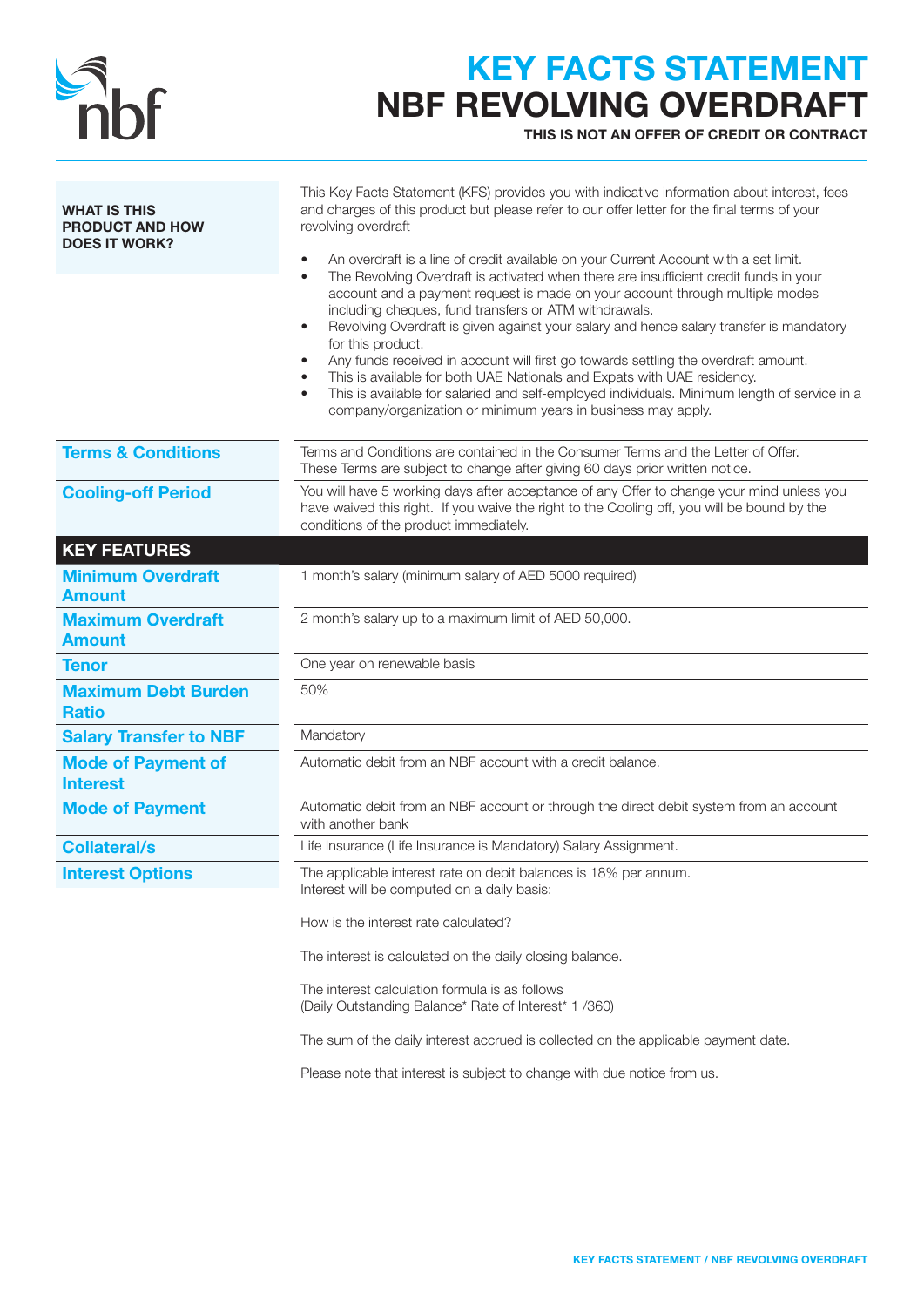| <b>WHAT ARE THE FEES AND CHARGES?</b> |                                                                                                                                                                                                                                                                                                                                                                                                                                                              |  |  |  |
|---------------------------------------|--------------------------------------------------------------------------------------------------------------------------------------------------------------------------------------------------------------------------------------------------------------------------------------------------------------------------------------------------------------------------------------------------------------------------------------------------------------|--|--|--|
| <b>Overdraft Set Up Fee</b>           | <b>AED 200</b>                                                                                                                                                                                                                                                                                                                                                                                                                                               |  |  |  |
| <b>Overdraft Renewal Fee</b>          | AED 200                                                                                                                                                                                                                                                                                                                                                                                                                                                      |  |  |  |
| <b>Late Payment Fee</b>               | 3% above the prevailing overdraft interest rate.                                                                                                                                                                                                                                                                                                                                                                                                             |  |  |  |
| <b>Life Insurance Fee</b>             | 0.00268% per month on overdraft limit<br>If overdraft limit amount is AED 10,000, the life insurance amount will be<br>$0.02268/100*10,000 = AED 2.268$ per month<br>The insurance cover is available from AFNIC and is subject to rate change every year.<br>It covers the outstanding in the event of death or disability.<br>For the complete details of cover, please visit www.nbf.ae<br>Life insurance is subject to change under contract conditions. |  |  |  |
|                                       | Life Insurance is compulsory, but you may obtain Life Insurance for the value of the Overdraft<br>Limit from any provider operating legally in the UAE. In this case, the policy must be as-<br>signed to us and you must provide proof of payment of the Insurance Premium. If this is not<br>done, we can arrange cover ourselves and charge the cost to you.                                                                                              |  |  |  |

For other pricing details, please refer to **www.nbf.ae** 

| <b>KEY OBLIGATIONS</b> |                                                                                                                                                                                                                                                                                                                             |  |  |
|------------------------|-----------------------------------------------------------------------------------------------------------------------------------------------------------------------------------------------------------------------------------------------------------------------------------------------------------------------------|--|--|
| 1.                     | You need to pay the monthly interest. In order for the monthly payment to be considered on time, please ensure that the<br>account nominated for payment is funded at least one (1) working day prior to the agreed date to avoid late payment charges.<br>This is also applicable in case your payment falls on a holiday. |  |  |
| 2.                     | As the overdraft is given against salary transfer you must continue to transfer your salary to us until the overdraft is repaid and<br>the limit is cancelled or until a clearance letter is issued by us.                                                                                                                  |  |  |
| 3.                     | As overdraft is given against salary transfer, you must inform the bank if you are changing your employer and ensure that salary<br>continues to be assigned to NBF.                                                                                                                                                        |  |  |
| 4.                     | You must ensure all information provided is correct and up-to-date                                                                                                                                                                                                                                                          |  |  |
| 5.                     | Any changes in your income or personal circumstances must be advised to us.                                                                                                                                                                                                                                                 |  |  |
| 6.                     | The overdraft will have a specified limit which cannot be exceeded. Any transaction resulting in the limit being exceeded may be<br>rejected and may incur fees.                                                                                                                                                            |  |  |

| <b>WARNINGS</b> |                                                                                                                                                                                                                                                                                                                     |  |
|-----------------|---------------------------------------------------------------------------------------------------------------------------------------------------------------------------------------------------------------------------------------------------------------------------------------------------------------------|--|
|                 | If you do not keep up the monthly payments, we may choose to make the entire overdraft outstanding payable immediately.                                                                                                                                                                                             |  |
| 2.              | Your End of Service Benefit may be blocked by us and used to reduce the amounts owing. You must contact us to make<br>arrangements if you are transferring jobs.                                                                                                                                                    |  |
| 3.              | You may to have pay penalties if you make late payments including late payment fees and additional interest.                                                                                                                                                                                                        |  |
| -4.             | If your income decreases, you will still be liable for the overdraft amount outstanding.                                                                                                                                                                                                                            |  |
| 5.              | You may get a negative rating in credit reports if you make late payments                                                                                                                                                                                                                                           |  |
| 6.              | The General Terms and Conditions contained in the Consumer Terms governing loans provided by us are subject to change<br>from time to time. We will inform customers of any changes with the required notice and will publish the revised Terms and<br>Conditions on our website and other platforms for reference. |  |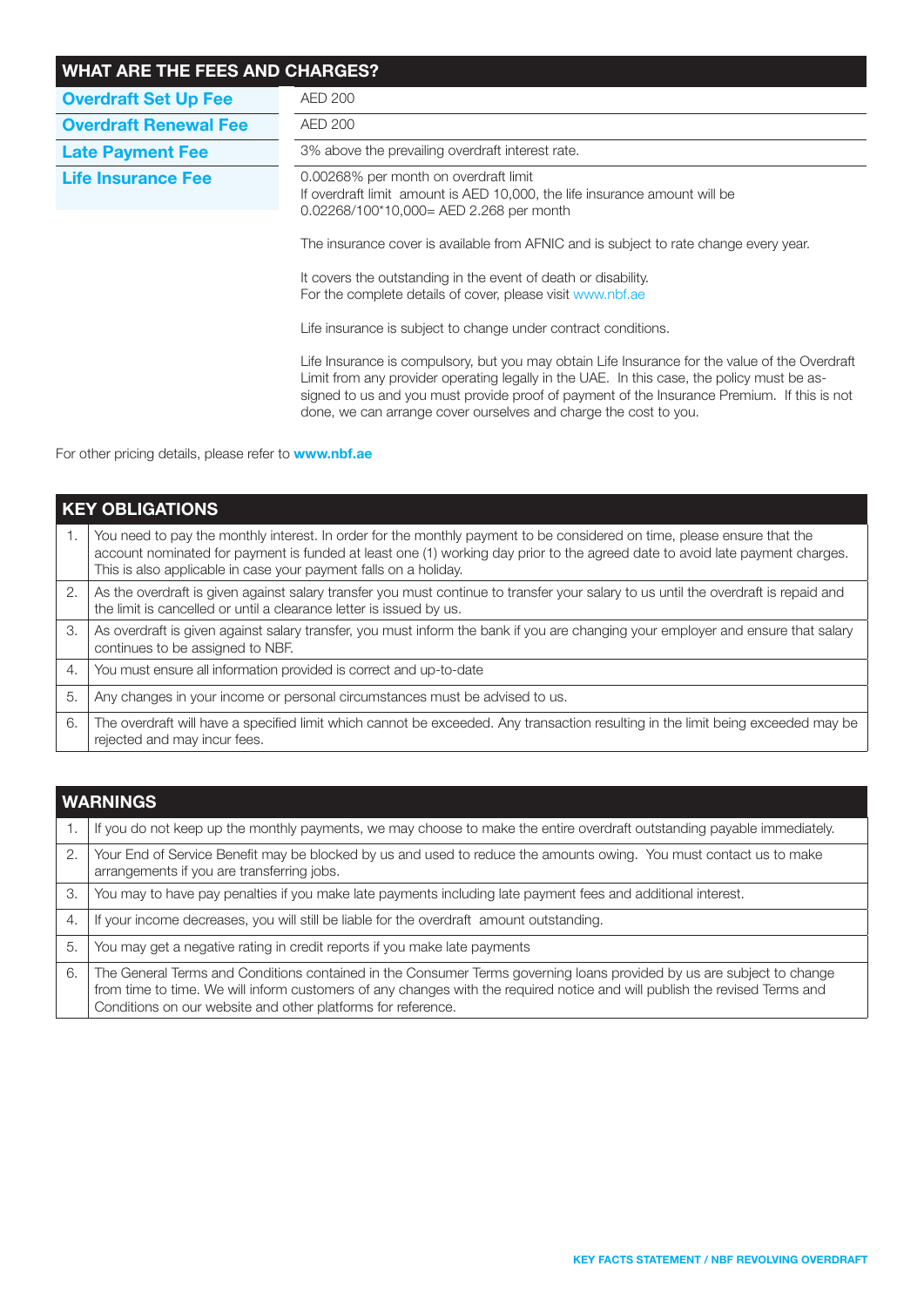### HAVE A COMPLAINT OR QUERY?

Do not hesitate to reach out to National Bank of Fujairah through the following channels:

### Call Centre: 8008NBF(623)

Address: Your nearest NBF Branch, please [click here](https://nbf.ae/en/contact/locations) for the location.

We will seek to address your complaint within two clear business days of receipt and advise if this time is not able to be met.

Full details of how we address your complaints is contained in our Customer Charter published on our website.

Customer Name

I confirm receipt of this Key Fact Statement.

Customer Signature

Customer Name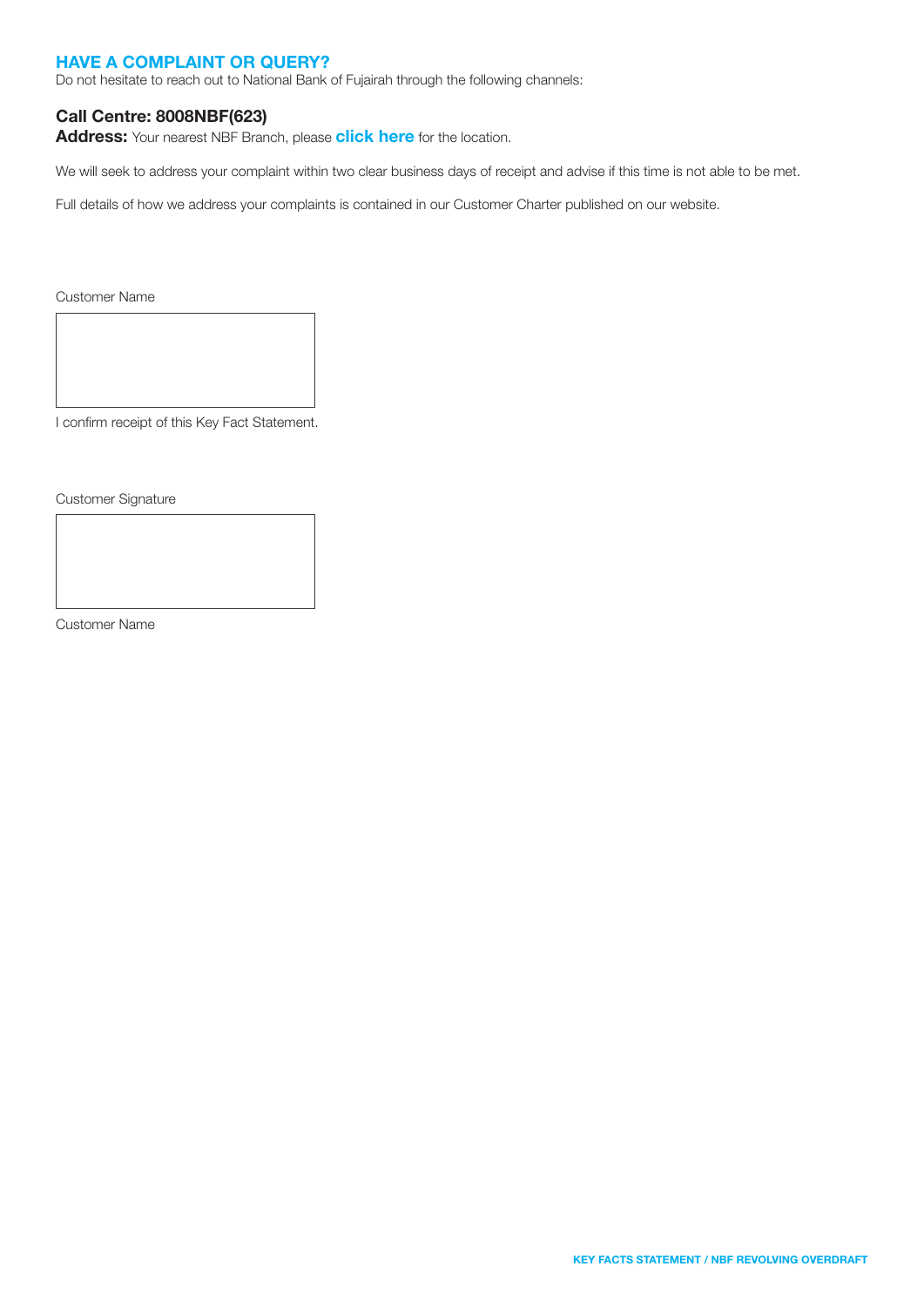# **بيان الحقائق الرئيسية ً خدمة السحب على المكشوف من بنك الفجيرة الوطني**



هذا ليس عرضاً أو ائتماناً أو عقداً

| ما هو هذا المنتج<br>وما هي آلية عمله؟  | على الرغم من أن بيان الحقائق الرئيسية هذا يوفر لك معلومات إرشادية تتمحور حول الفوائد والرسوم والتكاليف الخاصة<br>بهذا المنتج، إلا أنه يتعين عليك الرجوع إلى خطاب العرض الخاص بنا للاطلاع على أحدث نسخة من الشروط والأحكام<br>المتعلقة بخدمة السحب على المكشوف الخاصة بك. |
|----------------------------------------|--------------------------------------------------------------------------------------------------------------------------------------------------------------------------------------------------------------------------------------------------------------------------|
|                                        | خدمة السحب على المكشوف هي عبارة عن مبلغ ائتماني يمنح عادة لمقترض لديه حساب جارٍ ووفق حد معين.<br>يتم تفعيل خدمة السحب على المكشوف عادة عند وجود طلبات تحصيل لمبالغ معينة من حسابك، سواء عن<br>: طريق الشيكات، أو نظام تحويل الأموال<br>في حسابك ذي الصلة.                |
|                                        | .<br>خدمة السحب على المكشوف تتطلب تحويل راتب المتقدم إلى البنك كشرط أساسي للاشتراك بهذه الخدمة.<br>ولذلك، فإن تحويل الراتب إلزامي في حال الرغبة بالاشتراك بهذه الخدمة.<br>.<br>.                                                                                         |
|                                        | في هذا الإطار.<br>هذّه الخدمة متاحة لكل من مواطني دولة الإمارات العربية المتحدة والوافدين المقيمين في دولة الإمارات العربية<br>٠<br>المتحدة على حد سواء.                                                                                                                 |
|                                        | هذه الخدمةِ متاحة للموظفين وأصحاب الأعمال الحرة على حدٍ سواء. يمكن أخذ الحد الأدنى لمدة الخدمة في شركة<br>/ مؤسسة أو الحد الأدنى من سنوات العمل في الاعتبار أيضاً.                                                                                                       |
| الشروط والأحكام                        | ترد الشروط والأحكام الناظمة لذلك ضمن الوثيقة الخاصة بشروط المستهلك، وفي خطاب العرض أيضاً                                                                                                                                                                                 |
|                                        | تخضع هذه الشروط والأحكام للتغيير من وقت لآخر على أن يتم إرسال إشعار خطي بهذا الصدد قبل 60 يومًا من تاريخ<br>البدء بوضع تلك التغييرات حيز التنفيذ.                                                                                                                        |
| فترة السماح                            | ستحظى بفترة سماح مدتها 5 أيام عمل يمكنك خلالها تغيير رأيك فيما يتعلق بأي عرض قمت بالموافقة عليه ما لم<br>تتنازل عن هذا الحق. وإذا تم التنازل عن فترة السماح المعلنة، فستكون ملزمًا وبشكل آني بالخضوع لكافة الأحكام الواردة<br>في شر                                      |
| المزايا الرئيسية                       |                                                                                                                                                                                                                                                                          |
| الحد الأدنى لمبلغ السحب على<br>المكشوف | ما يعادل راتب شهر واحد (الحد الأدنى للراتب المطلوب في هذا السياق هو 5000 درهم)                                                                                                                                                                                           |
| الحد الأقصى لمبلغ السحب على<br>المكشوف | ما يعادل راتب شهرين وبحد أقصى مقداره 50,000 درهم إماراتي.                                                                                                                                                                                                                |
| مدة القرض                              | سنة واحدة قابلة للتجديد                                                                                                                                                                                                                                                  |
| تحويل الراتب إلى بنك الفجيرة<br>الوطني | إلزامي                                                                                                                                                                                                                                                                   |
| طريقة دفع الفائدة                      | الخصم التلقائي من حساب بنك الفجيرة الوطني مع وجود رصيد دائن.                                                                                                                                                                                                             |
| طريقة الدفع                            | الخصم التلقائي من حساب بنك الفجيرة الوطني، أو من خلال نظام الخصم المباشر من حساب العميل لدى أي بنك آخر                                                                                                                                                                   |
| الضمان / الضمانات                      | التأمين على الحياة (التأمين على الحياة إلزامي للاشتراك في هذه الخدمة) تحويل الراتب                                                                                                                                                                                       |
| الفائدة                                | معدل الفائدة المطبق على الأرصدة المدينة هو %18 سنويًا.<br>وسيتَم احتساب الفائدة علَى أساس يومي:                                                                                                                                                                          |
|                                        | كيف يتم عادة احتساب معدل الفائدة؟                                                                                                                                                                                                                                        |
|                                        | يتم احتساب الفائدة على أساس رصيد الإغلاق اليومي.                                                                                                                                                                                                                         |
|                                        | أما صيغة احتساب الفائدة، فتكون على النحو التالي:<br>(الرصيد اليومي المستحق *سعر الفائدة * 1/360)                                                                                                                                                                         |
|                                        | يتم تحصيل القيمة الإجمالية للفائدة اليومية المستحقة في تاريخ الدفع المحدد مسبقآ.                                                                                                                                                                                         |
|                                        | تخضع الفائدة للتغيير على ان يتم إخطارك مسبقا بهذا الشأن.                                                                                                                                                                                                                 |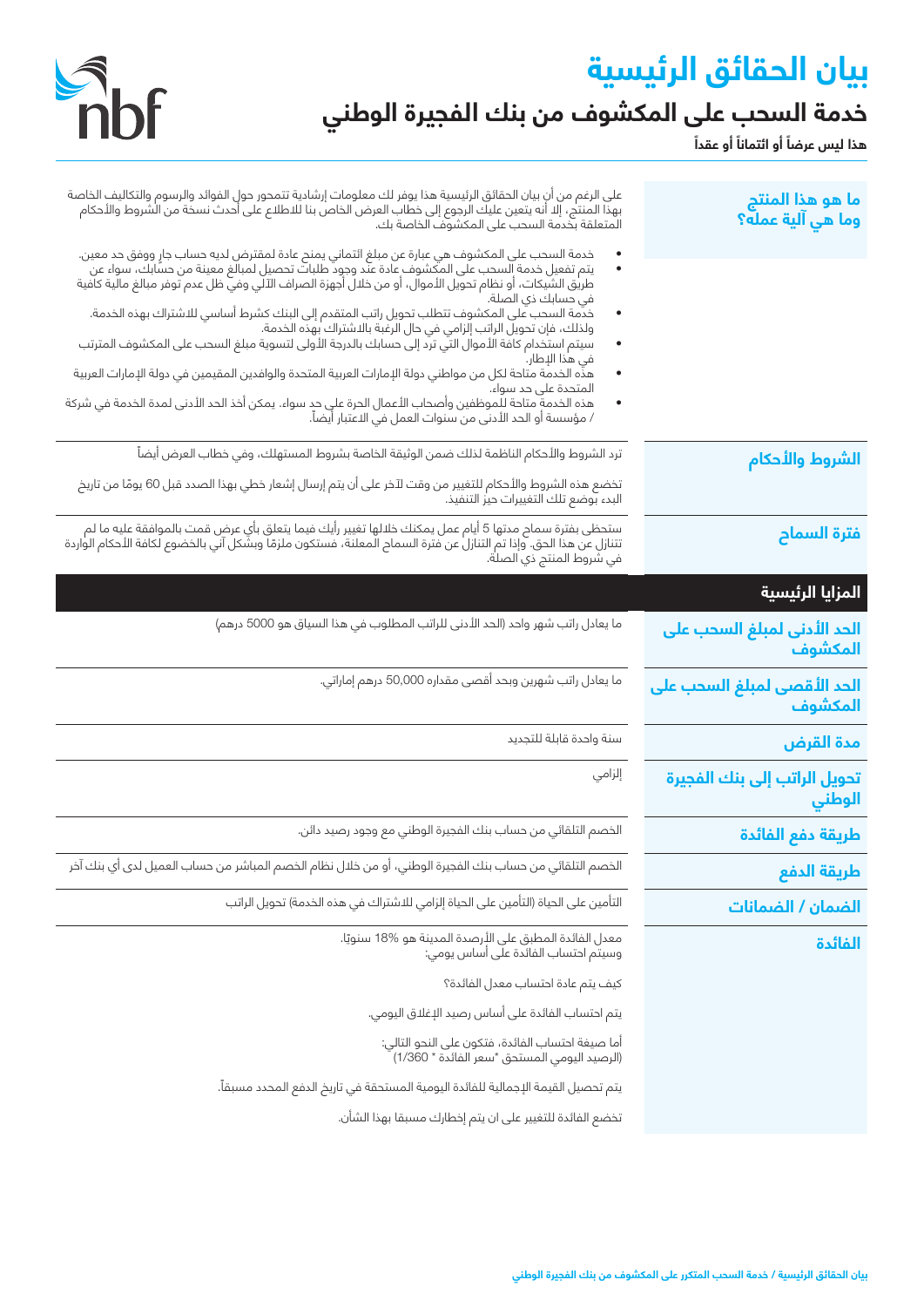| ما هي الرسوم والنفقات المطبقة في هذا الإطار؟                                                                                                                                                                                                                                                                                                       |  |
|----------------------------------------------------------------------------------------------------------------------------------------------------------------------------------------------------------------------------------------------------------------------------------------------------------------------------------------------------|--|
| 200 درهم إماراتي                                                                                                                                                                                                                                                                                                                                   |  |
| 200 درهم إماراتي                                                                                                                                                                                                                                                                                                                                   |  |
| بمقدار %3 زيادة على معدل الفائدة المطبق على خدمة السحب على المكشوف.                                                                                                                                                                                                                                                                                |  |
| الرسوم الشهرية المفروضة على السقف الائتماني الممنوح بموجب خدمة السحب على المكشوف هي %0.00268.<br>فإذا كان مبلغ السحب على المكشوف، مثلاً، يبلغ 10,000 درهم، فإن مبلغ التأمين على الحياة سيكون على النحو الآتي:<br>درهم في الشَّهر 2.<br>تقدم شركة الفجيرة الوطنية للتأمين الغطاء التأميني المطلوب، وهو يخضع عادة للتغيير في قيمته بمعدل مرة كل عام. |  |
| يغطي التأمين قيمة القرض المستحق في حالة الوفاة أو العجز.                                                                                                                                                                                                                                                                                           |  |
| للحصول على التفاصيل الكاملة والخاصة بغطاء التأمين، يرجى زيارة الموقع الإلكتروني للبنك من خلال الرابط التالي:<br>www.nbf.ae.                                                                                                                                                                                                                        |  |
| التأمين على الحياة عرضة للتغيير حسب شروط العقد.                                                                                                                                                                                                                                                                                                    |  |
| التأمين على الحياة إلزامي، ويمكن الحصول على تأمين على الحياة يعادل قيمة القرض عن طريق أي شركة تأمين مسجلة<br>أصولاً في دولة الإمارات العربية المتحدة. في هذه الحالة، يتعين عليك التنازل عن البوليصة لصالحنا، ويتعين عليك، أيضاً،                                                                                                                   |  |
|                                                                                                                                                                                                                                                                                                                                                    |  |

لالطالع على كافة التفاصيل المتعلقة باألسعار األخرى، يرجى زيارة موقعنا اإللكتروني من خالل الرابط التالي: **ae.nbf.www**

| يتعين عليك تسديد الأقساط الشهرية العائدة للفائدة في تاريخ الاستحقاق. ولضمان تسديد الدفعة الشهرية في الوقت المحدد، يرجى التأكد من أن الحساب<br>المخصص للدفع يحتوي على الرصيد المطلوب في هذا الإطار قبل يوم عمل واحد على الأقل من<br>نظراً لأن خدمة السحب على المكشوف تتطلب تحويل الراتب إلى البنك كشرط أساسي للاشتراك بها، ينبغي عليك ضمان استمرار تحويل الراتب إلى بنك الفجيرة<br>الوطني حتى يتم سداد مبلغ السحب على المكشوف بالكامل، وإلغاء السقف الائتماني المعمو<br>نظراً لأن خدمة السحب على المكشوف تتطلب تحويل الراتب إلى البنك كشرط أساسي للاشتراك بها، يتعين عليك إبلاغ البنك في حال انتقالك إلى عمل آخر. كما<br>ينبغي عليك، أيضاً، ضمان استمرار تحويل الراتب إلى بنك الفجيرة الوطني. |            | الدلتزامات الرئيسية |  |
|----------------------------------------------------------------------------------------------------------------------------------------------------------------------------------------------------------------------------------------------------------------------------------------------------------------------------------------------------------------------------------------------------------------------------------------------------------------------------------------------------------------------------------------------------------------------------------------------------------------------------------------------------------------------------------------------|------------|---------------------|--|
|                                                                                                                                                                                                                                                                                                                                                                                                                                                                                                                                                                                                                                                                                              |            |                     |  |
|                                                                                                                                                                                                                                                                                                                                                                                                                                                                                                                                                                                                                                                                                              | $\cdot$ .2 |                     |  |
|                                                                                                                                                                                                                                                                                                                                                                                                                                                                                                                                                                                                                                                                                              | .3         |                     |  |
| يجب عليك التأكد من أن جميع المعلومات المقدمة في هذا الإطار صحيحة وحديثة.                                                                                                                                                                                                                                                                                                                                                                                                                                                                                                                                                                                                                     | .4         |                     |  |
| يجب إخطارنا بأي تغييرات قد تطرأ على دخلك أو ظروفك الشخصية.                                                                                                                                                                                                                                                                                                                                                                                                                                                                                                                                                                                                                                   | .5         |                     |  |
| تخضع خدمة السحب على المكشوف عادة إلى سقف ائتماني محدد لا يمكن تجاوزه. ولذلك، فقد يتم رفض أي معاملة تؤدي إلى تجاوز ذلك السقف، وقد ينتج<br>ذلك، أيضا، عن فرض رسوم معينة في هذا الإطار.                                                                                                                                                                                                                                                                                                                                                                                                                                                                                                         | .6         |                     |  |

| تنبيهات                                                                                                                                                                                                                          |            |
|----------------------------------------------------------------------------------------------------------------------------------------------------------------------------------------------------------------------------------|------------|
| في حال التخلف عن تسديد الدفعات الشهرية، فقد نطلب منك، وعلى الفور، سداد كامل المبلغ المترتب على خدمة السحب على المكشوف.                                                                                                           |            |
| قد نقوم باقتطاع مكافأة نهاية الخدمة الخاصة بك لاستخدامها في تسديد المبالغ المستحقة والمترتبة عليك، يتخلاف عليك الاتصال بنا لاتخاذ التدابير اللازمة<br>في هذا الإطار في حال انتقالك إلى عمل آخر.                                  | $\cdot$ .2 |
| قد يتعين عليك دفع غرامات في حال التأخر عن السداد، بما في ذلك رسوم السداد المتأخر والفائدة الإضافية.                                                                                                                              | .З         |
| إذا ما طرأ انخفاض ما على معدل دخلك، فهذا لا يُعفيك من تسديد مبلغ السحب على المكشوف المستحق عليك.                                                                                                                                 | .4         |
| قد تحصل على تصنيف سلبي في التقارير الائتمانية في حال حدوث تأخير في سداد المستحقات.                                                                                                                                               | .5         |
| .  تخضع الشروط والأحكام العامة، الناظمة للقروض والواردة ضمن الشروط الخاصة بالمستهلك، للتغيير من وقت لآخر. وسيحرص البنك على إبلاغ عملائه بأي<br>تغييرات قد تطرأ في هذا الإطار، وذلك من خلال إشعارهم عبر إحدى الوسائل المتاحة. وسي | .6         |